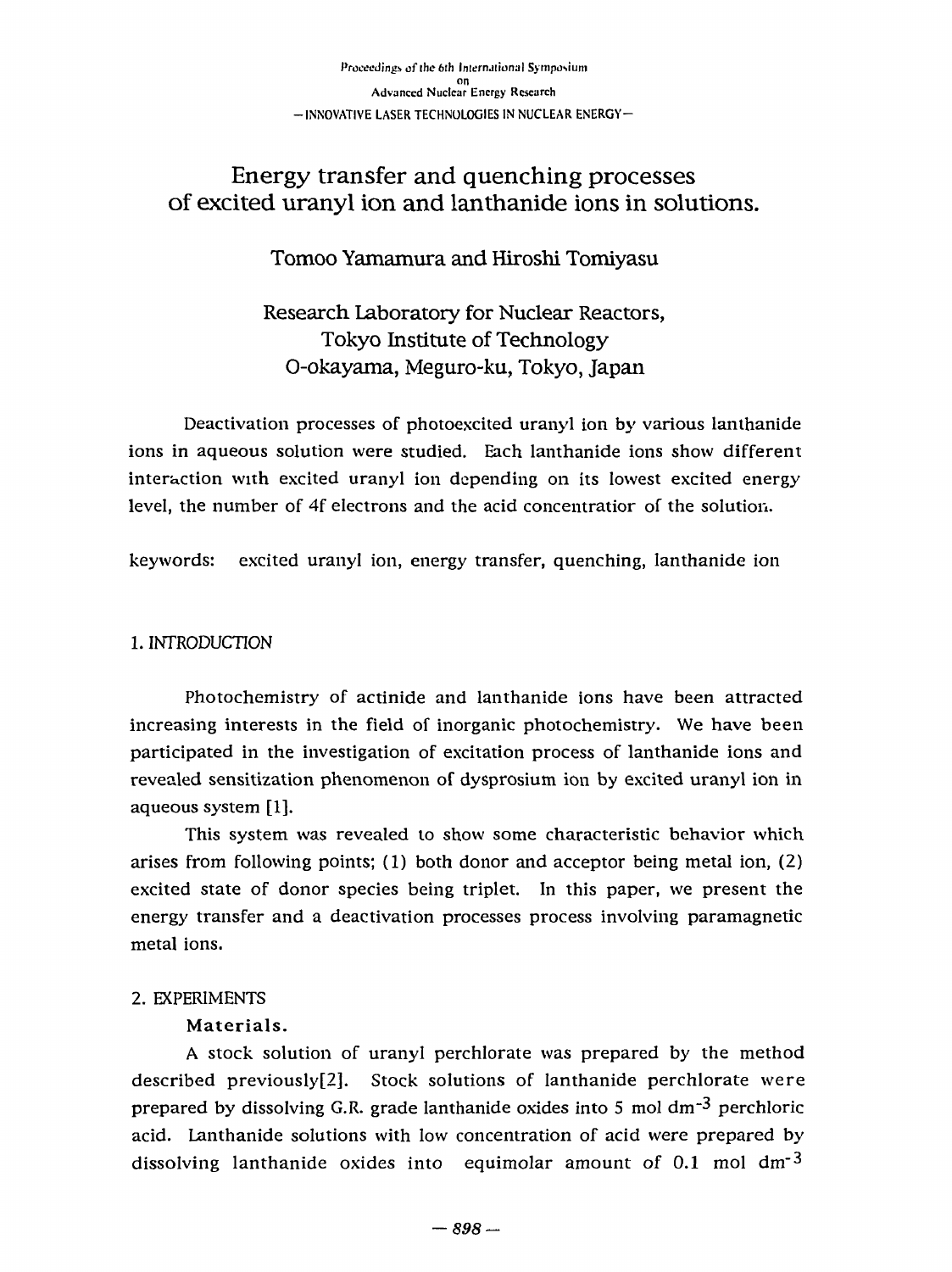perchloric acid and its pH were adjusted with glass electrode pH meter (TOA ion perchloric acid and its pH were adjusted with glass electrode pH meter (TOA ion meter MODEL IM-20E). meter MODEL IM-20E).

### **Emission Measurements.**  Emission Measurcments.

Emission and excitation spectrum of samples were obtained by using Emission and excitation spectrum of samples were obtained by using Hitachi 850 fluorescence spectrophotometer. Laser flashphotolysis Hitachi 850 fluorescence spectrophotometer. Laser flasbphotolysis experiments were carried out by using a N<sub>2</sub>-dye laser (Horiba NDL-100) with stilbene 3 and a nanosecond fluorometer (Horiba NAES-500) and a personal computer. computer.

In solutions containing  $UO_2^2$  and  $Ln^3$ , the irradiations were carried out at 414nm or 427nm, at which wavelength the lanthanide ion h<mark>a</mark>s no absorption peaks. absorption peaks.

#### 3. RESULTS AND DISCUSSION 3. RESUtTS AND DISCUSSION

### Energy transfer in highly acidic solution.

Even in the region of high perchloric acid concentration, where both uranyl and lanthanide ions are not hydrolyzed, Dy<sup>3+</sup> shows sensitization from excited uranyl ion [1]. In solutions containing  $UO_2^2$  and  $Dy^{3+}$  ([HClO<sub>4</sub>]=2.5 mol dm<sup>-3</sup>), the irradiation with 414nm laser resulted in the excitation of only UO2<sup>2+</sup>, because Dy<sup>3+</sup> has no absorption at this wavelength. The sensitized emission of dysprosium ion was not observed in fluorospectrophotometric emission of dysprosium ion was not observed in fluorospectrophotometric measurements even in D2O solutions [3], but observed in H2O solution as the differential spectrum at 0.5^s by the flash photolysis method (Fig.l). The differential spectrum at 0.5μs by the flash photolysis method (Fig.l). The differential-transient-emission spectra have a maximum peak at 578nm and it agrees well with the transient emission spectrum measured for  $Dy^{3+}$  in the absence of  $UO_2^2$ <sup>+</sup>.

The emission intensity I(t) at 578nm was analyzed in the dual The emission intensity I(t) at 578nm was analyzed in the dual

exponential function with time t:  
\n
$$
I(t) = I_{0, UO_1^{2*}} \exp(-\frac{t}{\tau_{UO_1^{2*}}}) + I_{0, Dy^1} \exp(-\frac{t}{\tau_{Dy^1}})
$$
\n(1),  
\nwhere  $I_{0, UO_1^{2*}}$  and  $I_{0, Dy^1}$  referred to the emission intensity at time t=0 for two

excited species, and  $\tau_{\text{tot}}$  and  $\tau_{\text{bw}}$  the lifetimes of these species. The time t=0 is defined as the end of irradiation pulse. The lifetime of the first term  $\tau_{\text{u0}}$ <sup>1</sup>. decreases with increasing the concentration of dysprosium ion [Dy<sup>3+</sup>] and this behavior well explains the quenching of excited uranyl ion, whereas the second term  $\tau_{n,k} = (2.5-3.0)x10^6s^{-1}$  is independent of  $[Dy^3+]$ . These results clearly indicate that the energy transfer takes place from excited uranyl ion to clearly indicate that the energy transfer takes place from excited uranyl ion to dysprosium ion. dysprosium ion.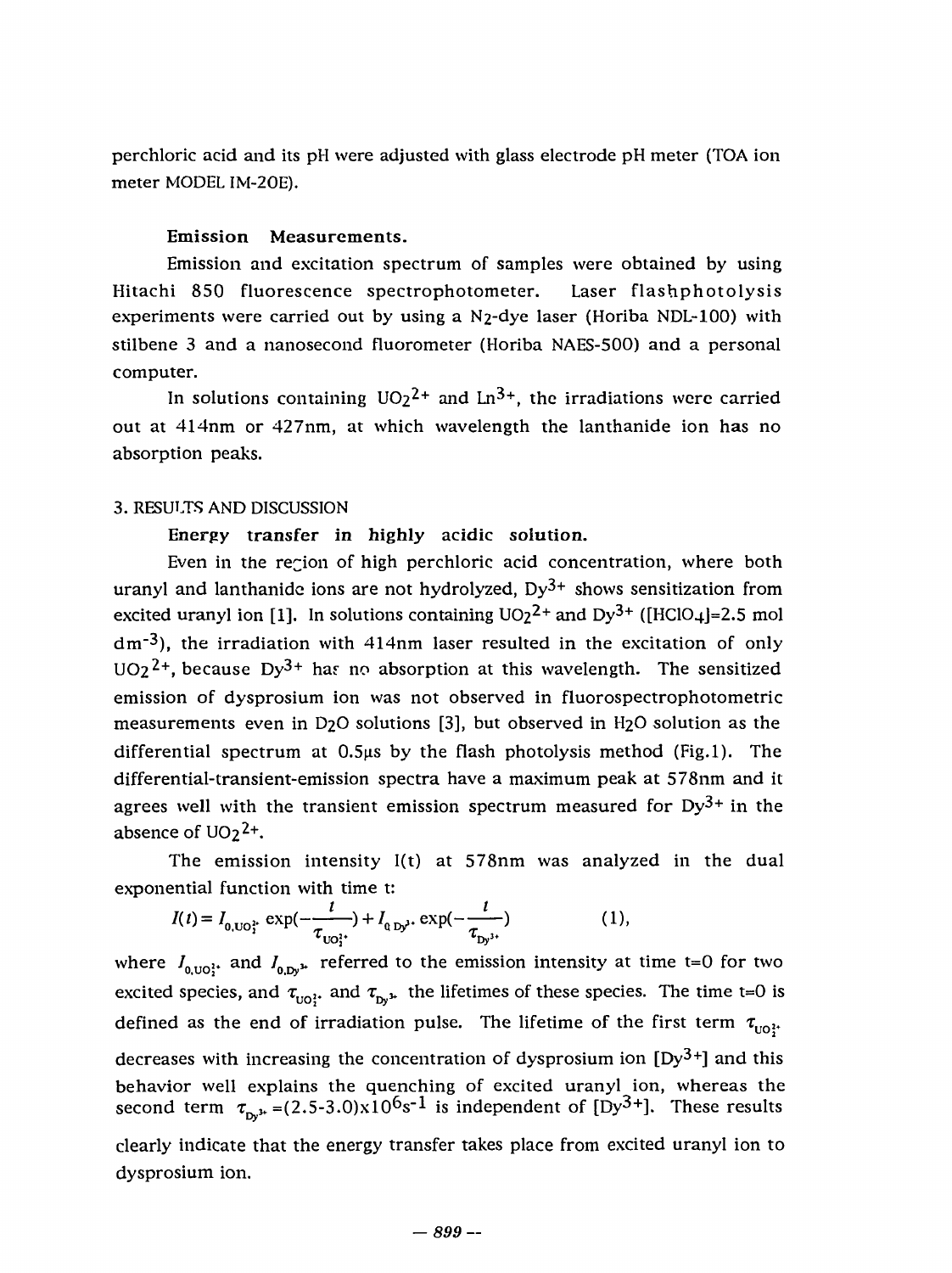The sensitization is not observed for Eu<sup>3+</sup> and Gd<sup>3+</sup> ions entirely. The observation of sensitized emission for Sm $3+$  and Tb $3+$  ions, which are known as emissive metal ions in aqueous solution, have failed because those ions have absorptions around the absorption peak of uranyl ion (414nm) and the absorptions around the absorption peak of uranyl Ion (斗14nm) and the spectrum width of our dye-laser (<10nm) is not narrow enough. spectrum width of our dye-laser (<10nm) is not narrow enough.

The quenching rale constant of dysprosium ion for emission of uranyl The quenching rate constant of dysprosium ion for emission of uranyl ion is determined to be k<sub>q</sub>=2.01x10<sup>6</sup>mol<sup>-1</sup>dm<sup>3</sup>s<sup>-1</sup> ([HClO4]=3.2 mol dm<sup>-3</sup>) from the Stern-Volmer plot. The quenching rate constants of excited uranyl ion by the Stern-Volmer plot. The quenching rate constants of cxcited uranyI ion by various lanthanide ions (Table 1) and in different acid concentration (Table 2) various lanthanide ions (Table 1) and in different acid concentration (Table 2) were determined from Stern-Volmer plots.

The difference in the behavior of Dy $3+$  and Eu $3+$  to energy transfer could be explained by the difference in the overlap between the absorption could be explained by the difference in the overlap between the absorption spectra of lanthanide ions and the emission spectra of uranyl ion. The spectra of lanthanide ions and the emission spectra of uranyl ion. The mechanism of energy transfer is considered to be a radiationless transfer due mechanism of energy transfer is considered to be a radiationless transfer due to electron-exchange interaction and a collisional transfer due to exciplex to electron-exchange interaction and a collisional transfer due to exciplex formation and dissociation, provided the excited staie of uranyl ion is triplet. formation and dissociation, provided the cxcited staie of uranyl ion is triplet. The overlap between absorption spectra  $P_T(v)$  and emission spectra  $\varepsilon(v)$  is necessary for the mechanism due to electron-exchange interaction as: necessary for the mechanism due to electron-exchange interactlon as:

$$
k \propto (2\pi/\hbar) Z^2 \int_0^{\infty} P_T(v) \varepsilon(v) dv \qquad (2).
$$

The overlap exists in the couple of UO2<sup>2+</sup> and Dy<sup>3+</sup>, whereas it is negligible in the couple of  $UO_2^2$  and  $Eu^{3+}$ .



Fig.1 Transient-emission spectrum of  $Dy^{5+}$  obtained at 0.5ms after 337nm laser flash (dashed line), and differential-transientemission spectra of Dy<sup>5+</sup> resulted from energy transfer (straight line). [1] (straight line). [1] Fig.1 Transient-emission spectrum of Dy<sup>3+</sup> obtained at 0.5ms after 337nm laser flash (dashed line), and differential-transientemission spectra of Dy $^{3+}$  resulted from energy transfer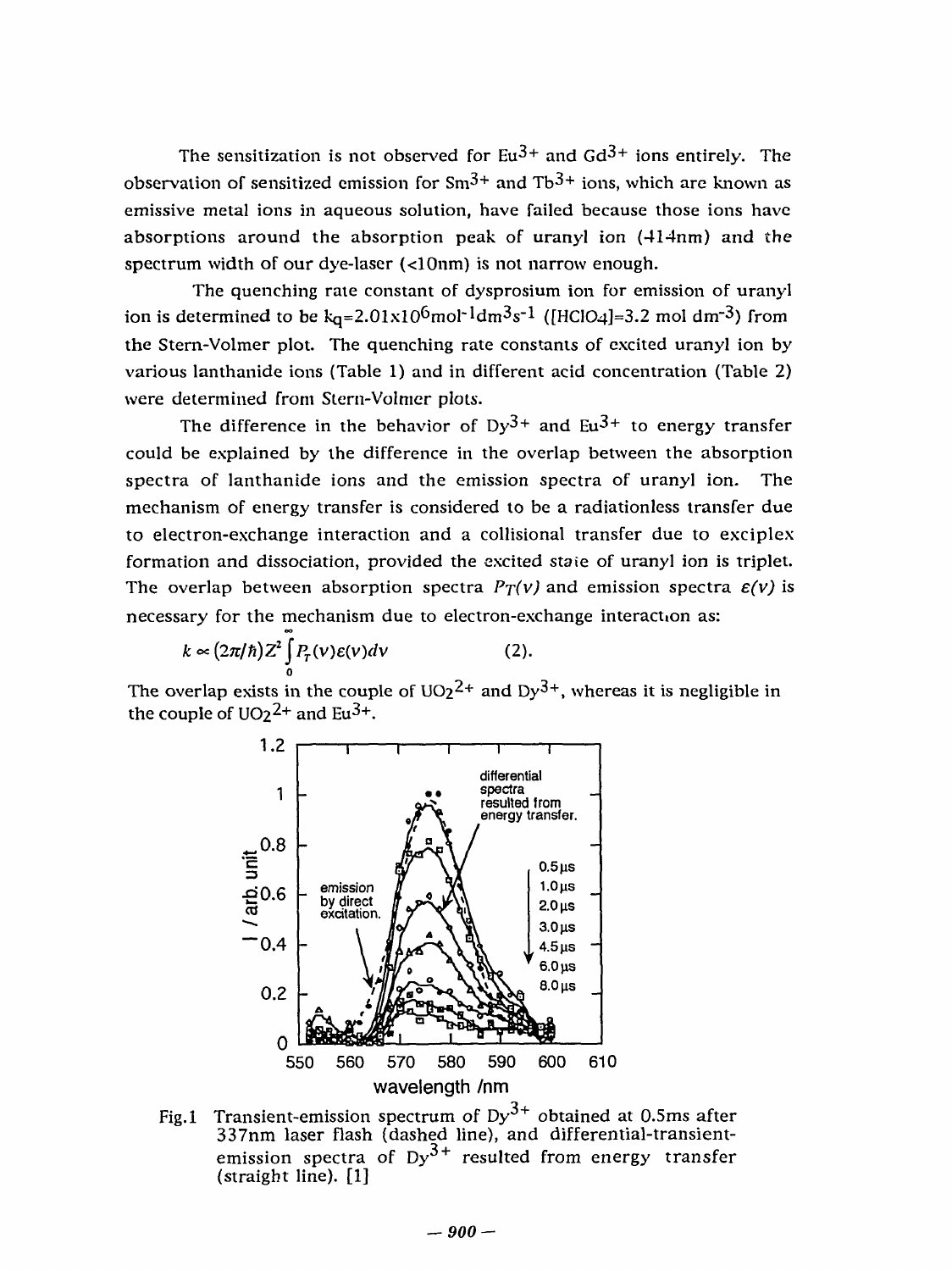|                                                                                                                                   |                                                    |      | $10^5$ kq/mol $\text{dm}^{-3} \text{s}^{-1}$ |                                                                       |                                      |  |
|-----------------------------------------------------------------------------------------------------------------------------------|----------------------------------------------------|------|----------------------------------------------|-----------------------------------------------------------------------|--------------------------------------|--|
|                                                                                                                                   | Paramagnetic<br>susceptibility<br>(Bohr magnetons) | KSV  | $*UO2^{2+}$<br>in $H2O1$                     | Naphthalene<br>in ethylene<br>$\frac{\text{glycol}^2}{\text{glycol}}$ | 3<br>Anthracene<br>in pyridine $3$ ) |  |
| $Pr_{i}^{3+}$                                                                                                                     | 3.5                                                | 5.41 | 4.2                                          |                                                                       | $\leq$ 5                             |  |
|                                                                                                                                   | 3.5                                                | 10.9 | 7.9                                          | 4                                                                     |                                      |  |
|                                                                                                                                   | 1.5                                                | 45.4 | 39                                           |                                                                       | $\leq$ 5                             |  |
|                                                                                                                                   | 3.4                                                | 0    | 0                                            |                                                                       |                                      |  |
|                                                                                                                                   | 8.0                                                | 78.4 | 64                                           | 0.7                                                                   | $\leq$ 5                             |  |
|                                                                                                                                   | 9.72                                               | 0    | 0                                            |                                                                       |                                      |  |
|                                                                                                                                   | 10.6                                               | 38.2 | 29                                           |                                                                       |                                      |  |
|                                                                                                                                   | 10.4                                               | 31.4 | 23                                           |                                                                       |                                      |  |
| $Nd^{3+}$<br>Sm <sup>3+</sup><br>Eu <sup>3+</sup><br>Eu <sup>4+</sup><br>Dy <sup>3+</sup><br>Ho <sup>3+</sup><br>Ho <sup>3+</sup> | 9.5                                                | 25.7 | 20                                           |                                                                       |                                      |  |
| $3+$                                                                                                                              | 7.3                                                | 11.0 | 7.6                                          |                                                                       |                                      |  |
| $Tm^{3+}$<br>$Yb^{3+}$                                                                                                            | 4.5                                                | 0    | 0                                            |                                                                       |                                      |  |

Table l.The quenching rate constants by lanthanide ions for triplet Naphthalene, triplet Anthracene and excited uranyl ion in solution at ambient temperature. Table l.The quenching rate constants by lanthanide ions for triplet Naphthalene, triplet Anthracene and excited uranyl ion in solution at ambient temperature.

 $\ddot{\phantom{1}}$ 

1) this work;  $[UO_2(CIO_4)_2] = 5.0x10^{-3}$ moldm<sup>-3</sup>,  $[HClO_4] = 2.5$ moldm<sup>-3</sup>, 2) ref. [5], 3) ref. [6]

Table 2. Quenching rate constants  $(k_q)$  in the system of UO<sub>2</sub><sup>2+</sup> and Ln<sup>3+</sup> in different acid concentrations. Table 2. Quenching rate constants  $(k_q)$  in the system of  $UO_2^2$ <sup>+</sup> and Ln<sup>3+</sup> in different acid concentrations.

| Lanthanide                         | solvent                                                 | ka                  | sensitization |  |
|------------------------------------|---------------------------------------------------------|---------------------|---------------|--|
|                                    |                                                         | $M^{-1}s^{-1}$      |               |  |
| Eu(CIO <sub>4</sub> ) <sub>3</sub> | H <sub>2</sub> O(pH4)                                   | $-b$                | $+ a$         |  |
| Eu(CIO <sub>4</sub> ) <sub>3</sub> | $0.4M$ HClO <sub>4</sub><br>$+$ 0.6M NaClO <sub>4</sub> | 3.0x10 <sup>5</sup> |               |  |
| Eu(CIO <sub>4</sub> ) <sub>3</sub> | $2.5M$ HClO <sub>4</sub>                                | Ω                   |               |  |
| Dy(CIO <sub>4</sub> )              | $0.4M$ HClO <sub>4</sub><br>$+$ 0.6MNaClO <sub>1</sub>  | $3.65x10^{6}$       | ┿             |  |
| Dy(CIO <sub>4</sub> ) <sub>3</sub> | $2.5M$ HClO <sub>4</sub>                                | 3.0x10 <sup>6</sup> | ┿             |  |
| Gd(CIO <sub>4</sub> )              | $2.5M$ HClO <sub>4</sub>                                | 6.4x10 <sup>6</sup> |               |  |

 $\bullet$ 

a) Sensitization is observed by fluorospectroscopie measurement in this solution. b) considerable large value of kq is supposed. a) Sensitization is observed by fluorospectroscopie measurement in this solution. considerable large value of kq is supposed.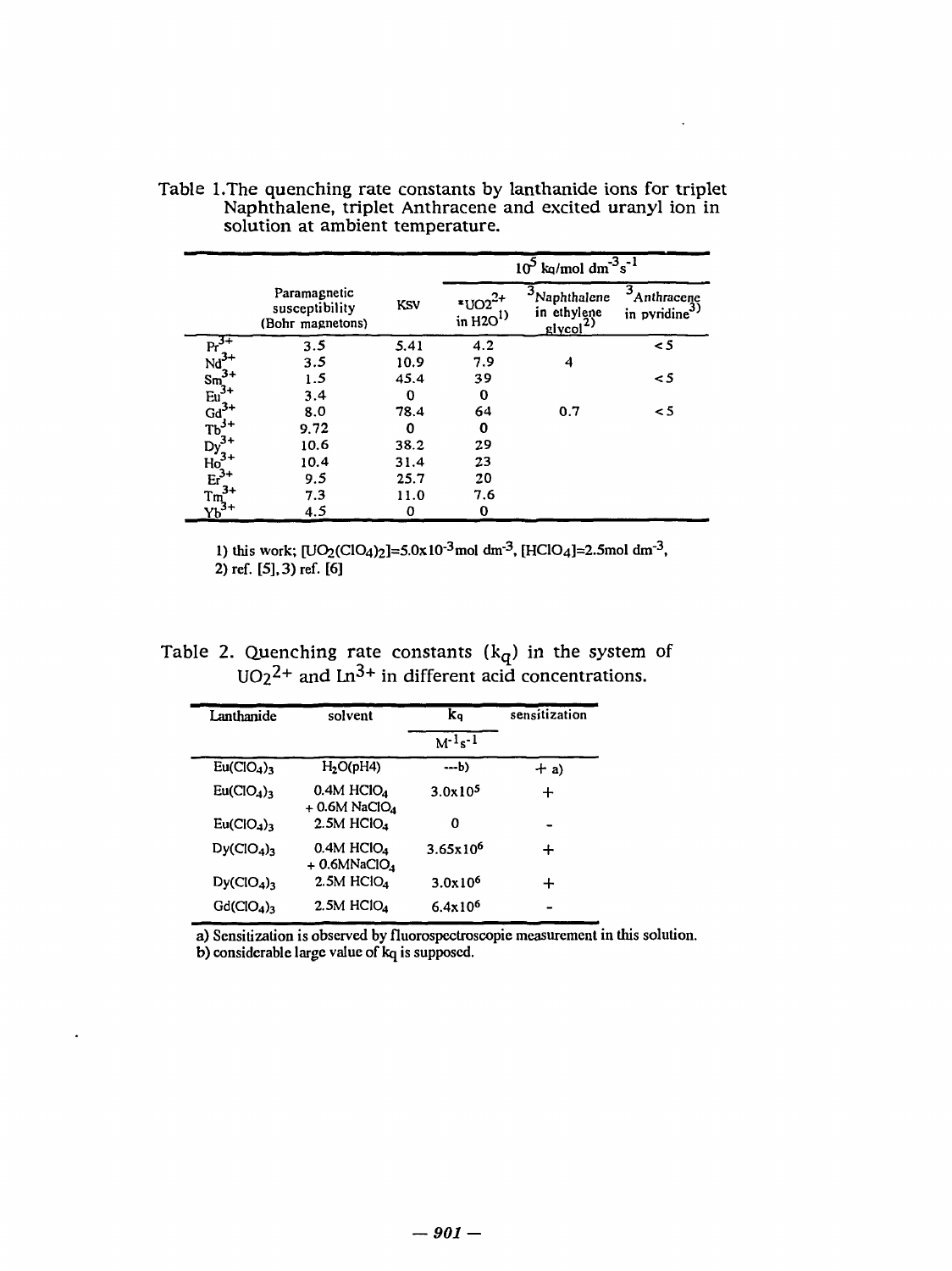**Energy transfer in low acidic solution.**  lergy transfer in low acidic solution.

In the region of low acid concentration (pH 3.8-4.0), in which uranyl ion should form hydrolysis species, the photosensitized emission of  $Eu^{3+}$  by  $UO_2^2$ <sup>+</sup> was certainly observed as reported before [10]. It had been suggested that hoth the formation of hydrolysis species of uranyl ion and its coordinative inter $\psi$  the with europium ion are required to happen the energy transfer.

The excitation spectrum of the system of  $\mathrm{UO2}^{2+}$  and  $\mathrm{Eu^{3+}}$  drastically changed through pH 3.0 to pH 2.0, when the emission of  $Eu^{3+}$  was observed at 590nm. Our interests is concerning in the understanding of the behavior of S90nm. Our interests is concerning in the understanding of the behavior of the system in the region lower than pH 3.0 using flash photolysis method. The excitation at 427nm resulted in the emission of a dual exponential function observed at 617nm in the system  $([UO_2^2+] = 5.1 \times 10^{-3}$  M,  $[Eu^{3+}] = 2 \times 10^{-2}$  M, [NaClO4]= $0.90$  M) and it was analyzed as following formaula,

 $I_{617} = I_{UO_1^{1*}, 617} \exp(-k_{UO_1^{1*}} t) + I_{E_t^{1*}, 617} \exp(-k_{E_t^{1*}} t)$  (3).

The value of  $I_{Eu}^{3+}$ ,  $617/I_{UO2}^{2+}$ ,  $617$  is almost zero at -log[H+]=0 and increases with increasing pH (Fig.2). This dependence of the intensity of sensitized with increasing pH (Fig.2). This dependence of the intensity of sensitized emission on pH of the solution is rationally explained by hydrolysis species involved. The concentration of the some hydrolysis species  $[[(UO_2)_n(OH)_m]^{(+2n-m)}]$  (denoted as [n,m]) are calculated using the published hydrolysis constants [11] as follows:  $-\log[H^+] = 0$  [1,0]=5.0x10<sup>-3</sup>, [1,1]=6.9x10<sup>-7</sup>,  $[2,2]=5.1x10^{-8}$ ,  $[3,5]=6.3x10^{-16}$ ; pH 2.0  $[1,0]=4.5x10^{-3}$ ,  $[1,1]=6.2x10^{-5}$ ,  $[2,2]=4.18x10^{-5}$ <sup>4</sup>, [3,5]=4.7x10<sup>-6</sup> (total concentration of UO<sub>2</sub><sup>2+</sup> is 5.01x10<sup>-3</sup> mol dm<sup>-3</sup>). It is elusidated that the  $[2,2]$  or  $[3,5]$  species plays an important role in the energy transfer from  $*UO_2^2$  to Eu<sup>3+</sup>.



Fig.2 The plot of the value of  $I_{Eu}^{3+}$ ,  $617/I_{UO2}^{2+}$ ,  $617$  against the value of-log[H<sup>+</sup> ]. The sample was irradiated at 427nm and value of -log[H+]. The sample was irradiated at 427nm and emission was observed at 617nm.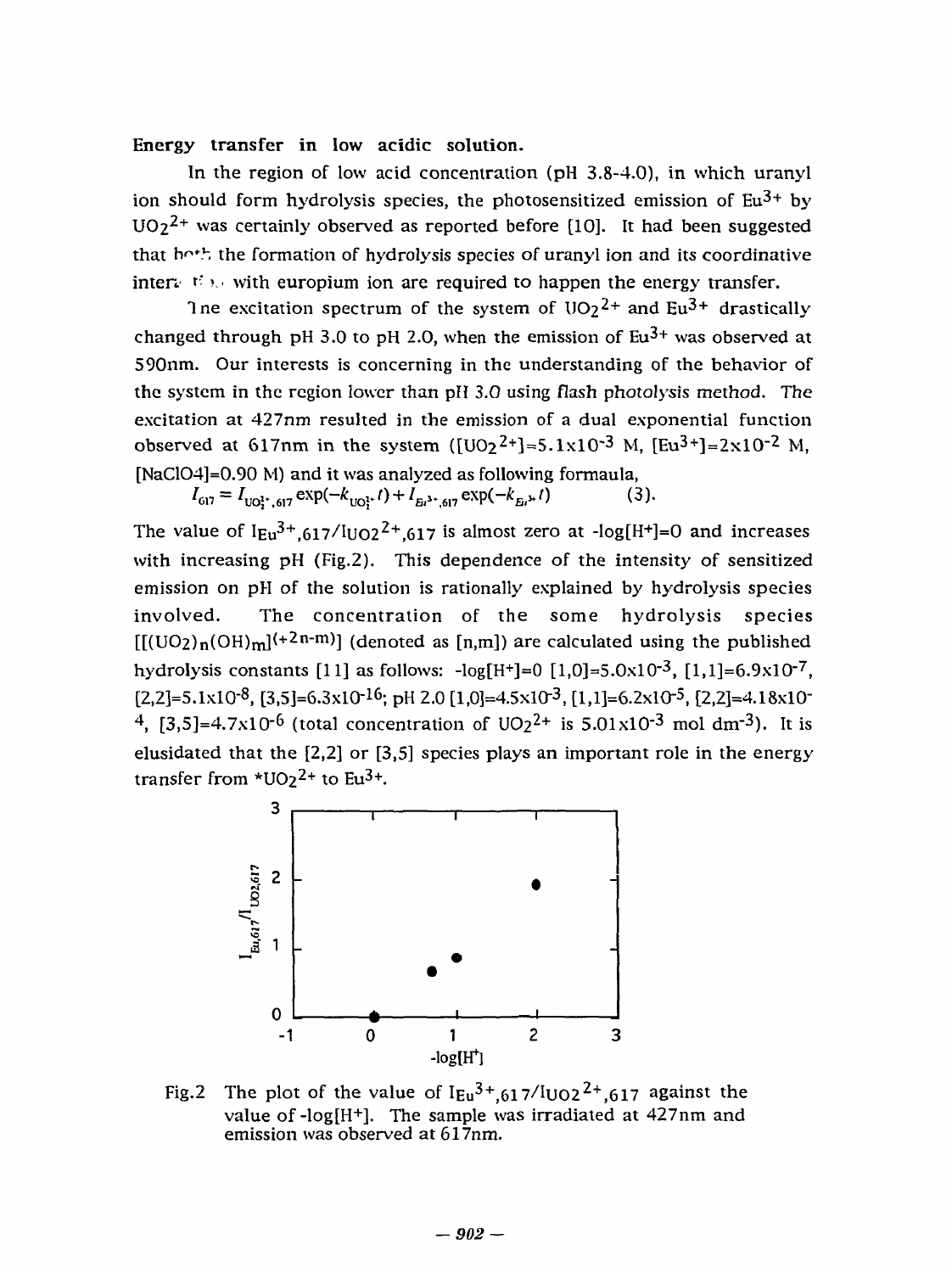### **Systematic paramagnetic quenching.**  Systematic paramagnetic quenching.

The quenching rate constants  $k_q$  for the excited uranyl ion have values of 10<sup>5</sup> order according to Table 1. These relatively large values cannot be rationalized simply by weak energy transfer found in the system with Dy<sup>3+</sup>. And Gd<sup>3+</sup> ion whose k<sub>q</sub> is the maximum of the series of quenching constants indicates no sensitized emission from excited uranyl ion.

Matsushima et al. studied on the quenching phenomenon of uranyl emission by d-transition and f-transition metal ions [8]. The charge transfer emission by d-transition and f-transition metal ions [8]. The charge transfer mechanism was proposed to the quenching of  $\text{*}UO_2^2$ + by d-transition metal ions [8] and halogen and pseudo-halogen ions [2], whereas the quenching ions [8) and halogen and pseudo-halogen ions [2), whereas the quenching mechanism by lanthanide ions have been little known. The quenching mechanism by lanthanide ions have been little known. The quenching process via the charge transfer mechanism is described as follows: process via the charge transfer mechanism is described as fo11ows:

\*UO<sub>2</sub><sup>2+</sup> + Ln<sup>3+</sup>  $\leftarrow$  \*UO<sub>2</sub><sup>(+2-δ)</sup>…Ln<sup>(+3+δ</sup>)  $\rightarrow$  UO<sub>2</sub><sup>2+</sup> + Ln<sup>3+</sup> + heat

This scheme requests that k<sub>q</sub> increases with decreasing the reduction potential of lanthanide ion E<sub>0</sub>(III-IV). Such tendency, however, cannot be found in our result. result.

It is well known that 4f-transition metal ion have unpaired electrons and thus indicate the paramagnetism. The intersystem crossing from triplet and thus indicate the paramagnetism. The intersystem crossing from triplet excited state to singlet ground state is known to be assisted by the excited state to singlet ground state is known to be assisted by the paramagnetic ions. Porter and Wright discussed on the paramagnetic paramagnetic ions. Porter and Wright discussed on the paramagnetic quenching of triplet excited molecule and classified it into three cases depending on the paramagnetic compounds [5]. The typical value of  $k_q$  by lanthanide ion is about  $2x10^5$  mol<sup>-1</sup>dm<sup>3</sup>s<sup>-1</sup> and the depressed value in comparison with *^Oz,* ^NO and the first transition metal ions is attributed to the comparison with 302, 2NO and the first transition metal ions is attributed to the deep shielding nature of 4f orbital. deep shielding nature of 4f orbital.

In Table 1, the value of k<sub>q</sub> obtained in our study for the excited uranyl ion is accompanied with the value of  $k_q$  for <sup>3</sup>Naphthalene and <sup>3</sup>Anthracene and also with paramagnetic susceptibility of lanthanide ions. The values of  $\rm k_{\bf Q}$ for \*UO2 $^{2+}$  are almost coincide with the value presented by Porter et al., and a quite good correlation is obtained in the plot of the value of k<sub>q</sub> against the number of 4f electrons except for Eu $3^+$  and Tb $3^+$  which have 6 electrons in 4f orbital (Fig.3). This result indicates an important role of paramagnetic orbital (Fig.3). This result indicates an important role of paramagnetic quenching in the deactivation of excited uranyl ion. quenching in the deactivation of excited uranyl ion.

There is a large spin-orbital coupling in uranyl molecule and the spin There is a large spin-orbital coupling in uranyl molecule and the spin label is not justified. Thus the lowest excite state has been alternatively label is not justified. Thus the lowest excite state has been alternatively attributed to triplet or singlet and it has been thought that the quenching attributed to triplet or singlet and it has been thought that the quenching by spin-catalyzed deactivation appears to be unlikely because of poorly by spin-catalyzed deactivation appears to be unlikely because of poorly defined spin number. Our result in highly acidic solutions indicate the defined spin number. Our result in highly acidic solutions indicate the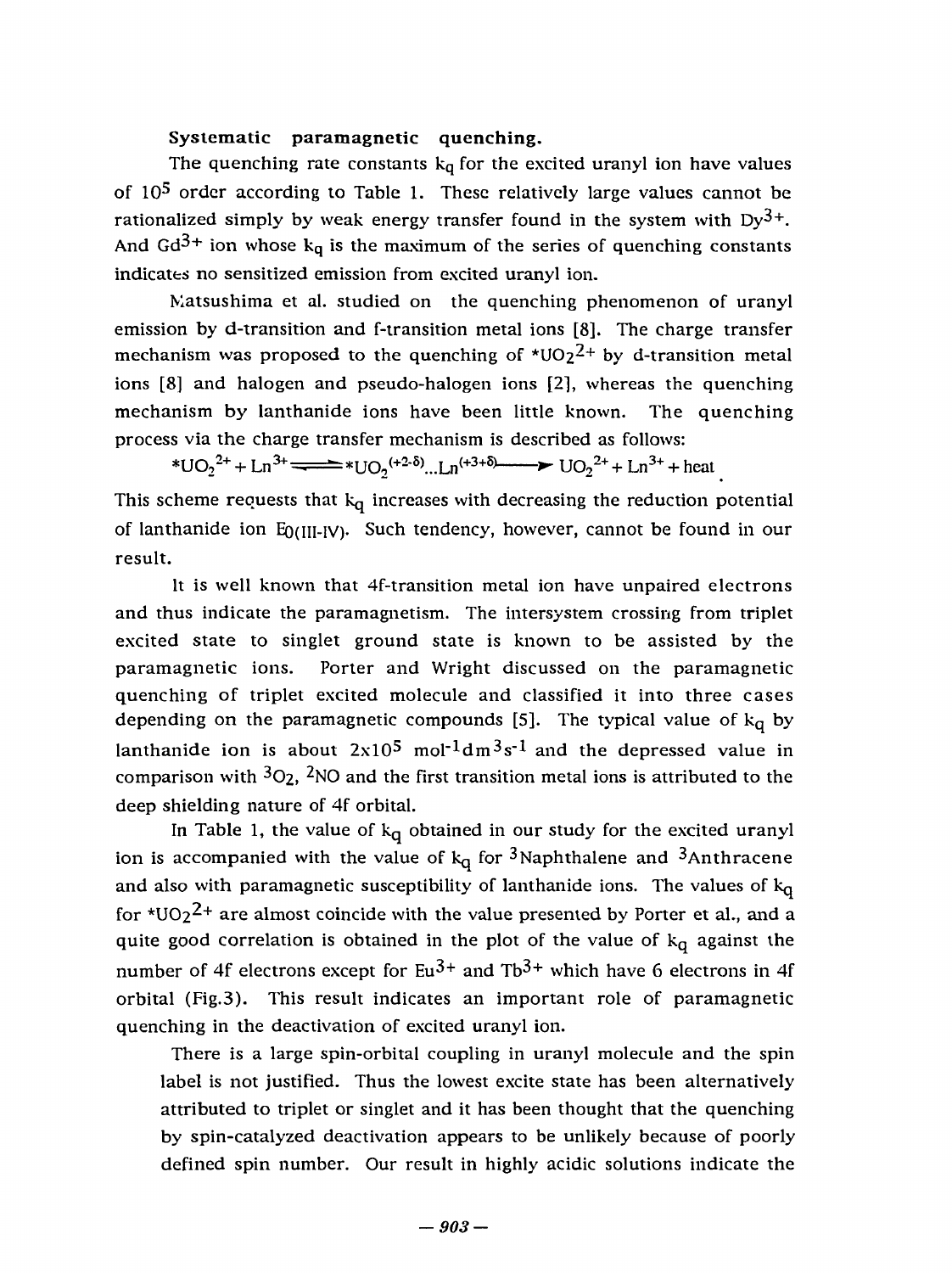excited species of uranyl ion is subjected to be deactivated by lanthanide excited species of uranyl ion is subjected to be deactivated by lanthanide ions via spin-catalyzed mechanism. Table 3 shows the comparison of our ions via spin-catalyzed mechanism. Table 3 shows the comparison of our data with those of reported previously. It is worth while to note europium data with those of reported previously. lt is worth whi1e to note europiurn ion and terbium ion dose not quench the excited state of uranyl ion via ion and terbium ion dose not quench the excited state of uranyl ion via outer shper mechanism and the sensitization process is of important in the case of these two ions.



Fig.3 The plot of the quenching rate constants against the Fig.3 The plot of the quenching rate constants against the number of unpaired electrons. number of unpaired electrons.

Table 3. Comparison of present data with those of reported previously. Table 3. Comparison of present data with those of reported previously.

| Lanthanide                         | uranyl      | solvent                                                 | $k_{\rm d}$            | sensitization | quenching          | ref.      |  |
|------------------------------------|-------------|---------------------------------------------------------|------------------------|---------------|--------------------|-----------|--|
|                                    |             |                                                         | $M^{-1}s^{-1}$         |               | mechanism          |           |  |
| Eu(CIO <sub>4</sub> ) <sub>3</sub> | perchlorate | pH 4(H <sub>2</sub> O)                                  | ---                    | $\ddot{}$     | energy<br>transfer | this work |  |
| Eu(CIO <sub>4</sub> ) <sub>3</sub> | perchlorate | $2.5M$ HClO $4$                                         | $\Omega$               | ٠             |                    | this work |  |
| Eu(CIO <sub>4</sub> ) <sub>3</sub> | perchlorate | $0.4M$ HClO <sub>4</sub><br>$+$ 0.6M NaClO <sub>4</sub> | $3.0x10^5$             | ٠             | energy<br>transfer | this work |  |
| Eu(CIO <sub>4</sub> ) <sub>3</sub> | perchlorate | $0.4M$ HClO <sub>4</sub><br>$+$ 0.6M NaClO <sub>4</sub> | $1.5x10^{6}$           | $\ddot{}$     | energy<br>transfer | this work |  |
|                                    |             | + 0.2M CH3COONa                                         |                        |               |                    |           |  |
| EuCl <sub>3</sub>                  | nitrate     | $0.2M$ CD <sub>3</sub> COOK(D <sub>2</sub> O)           | $2.7x10^7$             | $\ddot{}$     | energy<br>transfer | ref.[7]   |  |
| Eu(NO <sub>3</sub> ) <sub>3</sub>  | nitrate     | $0.67M H_3PO_4$                                         | $1.3x10^3$             | $\ddotmark$   | energy<br>transfer | ref.[8]   |  |
| Eu(NO <sub>3</sub> ) <sub>3</sub>  | nitrate     | $1M$ $H_3$ $PO_4$                                       | $1.0x10^{6}$           | $\ddot{}$     | energy<br>transfer | ref.[9]   |  |
| Eu(CIO <sub>4</sub> ) <sub>3</sub> | perchlorate | pH 3.87(D <sub>2</sub> O)                               | $\cdot$                | $\ddotmark$   | energy<br>transfer | ref.[10]  |  |
| Eu(CIO <sub>4</sub> ) <sub>3</sub> | perchlorate | 0.1M DClO <sub>4</sub> (D <sub>2</sub> O)               | $\cdot$ <sup>*</sup> ) | $\ddotmark$   |                    | ref.[10]  |  |
|                                    |             |                                                         |                        |               |                    |           |  |

\*) not mentioned \*) not mentioned